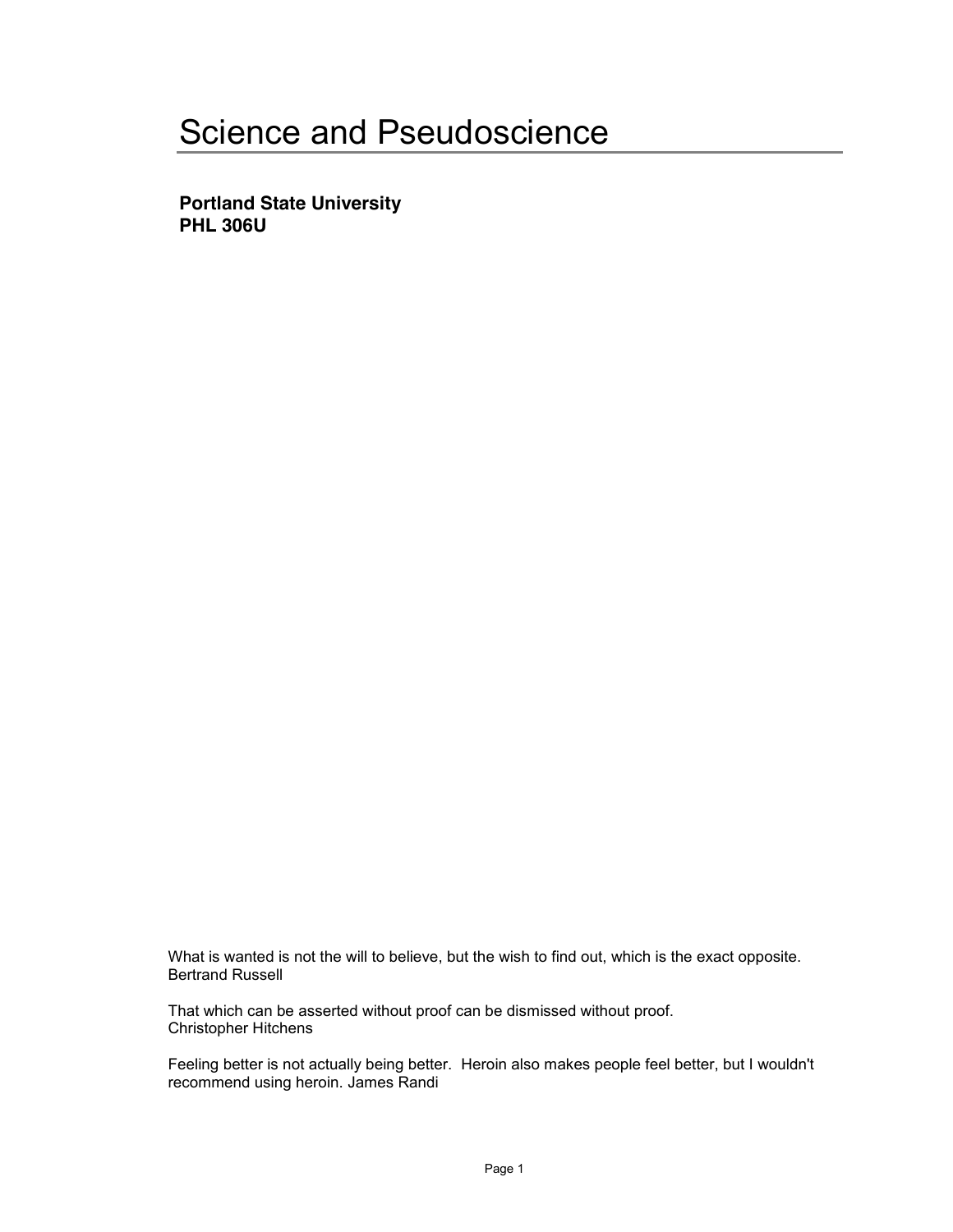# *Course Syllabus*

| Course Title:            | Science and Pseudoscience                                                                                                 |
|--------------------------|---------------------------------------------------------------------------------------------------------------------------|
|                          | There are no required texts for this class.<br>A portable drive (2-gig) is required. The price varies from \$7 to<br>\$25 |
| <b>Required Texts:</b>   |                                                                                                                           |
| <b>Professor's Name:</b> | Dr. Peter Boghossian (Please call me "Pete")                                                                              |
| <b>Class Location:</b>   |                                                                                                                           |
| Days/Times:              |                                                                                                                           |
| <b>Email address:</b>    |                                                                                                                           |
| Office hours:            | <b>NH 451V</b>                                                                                                            |

# *Professor¶s Bio*

Peter's primary research areas revolve around critical thinking and moral reasoning. His doctoral research studies, funded by the State of Oregon and supported by the Oregon Department of Corrections, consisted of using the Socratic method to help prison inmates to increase their critical thinking and moral reasoning abilities and to increase their desistance to criminal behavior. Peter's peer-reviewed publications can be found in Diálogos, Education Policy Analysis Archives, The Clearing House: Educational Research Controversy and Practices, The Radical Academy; Offender Programs Report, Teaching Philosophy, Corrections Today, Informal Logic, Journal of Philosophy of Education, Educational Philosophy and Theory, and the Journal of Correctional Education.

Peter was a councilman for the State of Oregon (LSTA), an advisor to Sockeye Magazine and The Weekly Alibi, wrote national philosophy curricula for the University of Phoenix and was a research fellow for the National Center for Teaching and Learning. Currently, he is the Chairman of the Prison Advisory Committee for Columbia River Correctional Institution, teaches philosophy, critical thinking, ethics and science vs. pseudoscience at Portland State University, serves on the board of directors of various non-profits and has a philosophical counseling practice.

#### *Course Description*

An examination of basic issues in philosophy of science through an analysis of creation "science," faith healing, UFO abduction stories, and other pseudoscience. Some of the questions addressed: What distinguishes science from pseudoscience? Why does evidence matter? Must we invoke the supernatural to explain certain aspects of reality?

#### *OBJECTIVES*

- Develop a healthy skepticism.
- Formulate beliefs on the basis of reason and evidence.
- Improve your critical thinking skills.
- Design experiments to test (pseudoscientific) claims.
- Develop tools to discern reality from "makebelieveland".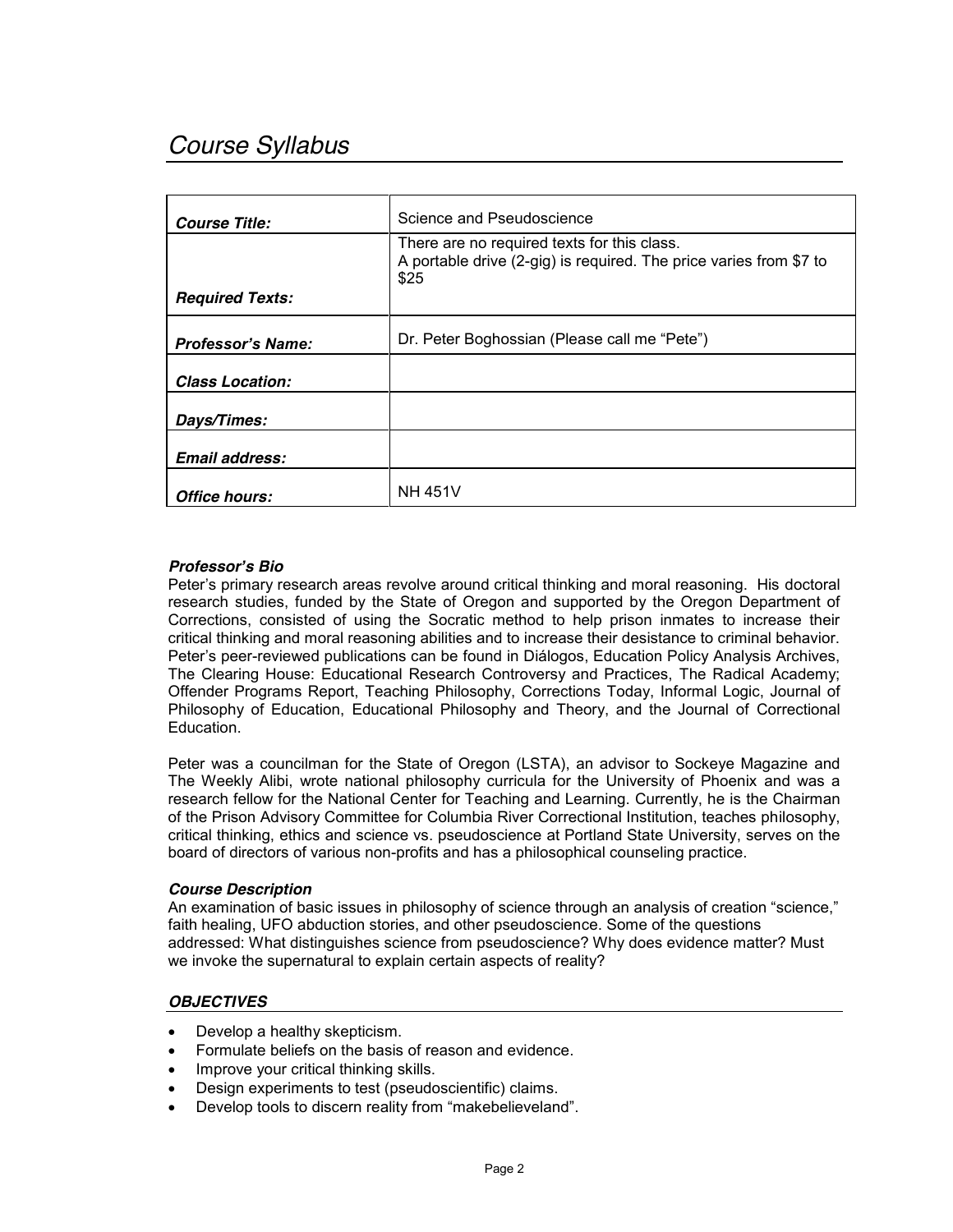*Point Values for Course Assignments*

| <b>ASSIGNMENT</b>                             | <b>DATE</b> | <b>POINTS</b> |
|-----------------------------------------------|-------------|---------------|
| Class Participation, including presentation   | All         | 20            |
| Midterm Exam                                  |             | 35            |
| Presentation** or extra question on the final |             | 10            |
| Final Exam                                    |             | 35            |

\*\*Presentations are pass/no pass. If you pass you receive the full 10 points. If you fail you receive zero points.

# **Policies and Procedures**

- Please try your best not to be late.
- If you have a disability inform me *before* the first assignment is due. If tests need to be given at PSU's testing center, please let me know ASAP.
- I only accept five students over the class cap.
- **Example 2** I am teaching three classes this term. Please take only one of my classes *per term*.
- You are responsible for signing the attendance sheet. If you don't sign the sheet then you will *not get credit for attending class.*
- After each class I write 1-2 multiple-choice questions. You are also welcomed to submit multiple-choice questions that may appear on the midterm and/or final exam. If you choose to do so, please email me the questions with "Sci and Pseudo MC" in the subject header.

# *Academic Honesty*

Academic honesty is highly valued at Portland State University. The consequences of academic dishonesty can include removal from the University.

# *Controversial Issues*

*I* hope to challenge you, and to help you question "givens," but I do so in good faith and in the *spirit of academic and intellectual integrity and honesty. We will be discussing and analyzing controversial and potentially stressful issues (e.g., intelligent design, 9/11, atheism). We may also take aim at traditional, established orthodoxies, like sustainability. If you are easily offended then this is not the class for you--please drop this class and sign up for another section.*

# *Presentations*

- Presentations will begin the third week of class.
- In your presentation you will summarize and analyze a chapter from the text. Presentations correspond to that week's reading.
- You will present for five minutes and then field questions for five minutes. You are responsible to adhering to the time limit.
- x You are welcomed to do a team presentation.
- Signups are "first-come, first-served".
	- $\circ$  You will only know the week, not the day, of your presentation. Please prepare as if you were presenting on the first day of the week.
- x *If you do not (or choose not to) present then you must answer an extra essay question on the final. If you do not present, and do not answer the extra essay question, then you will receive zero points out of ten.*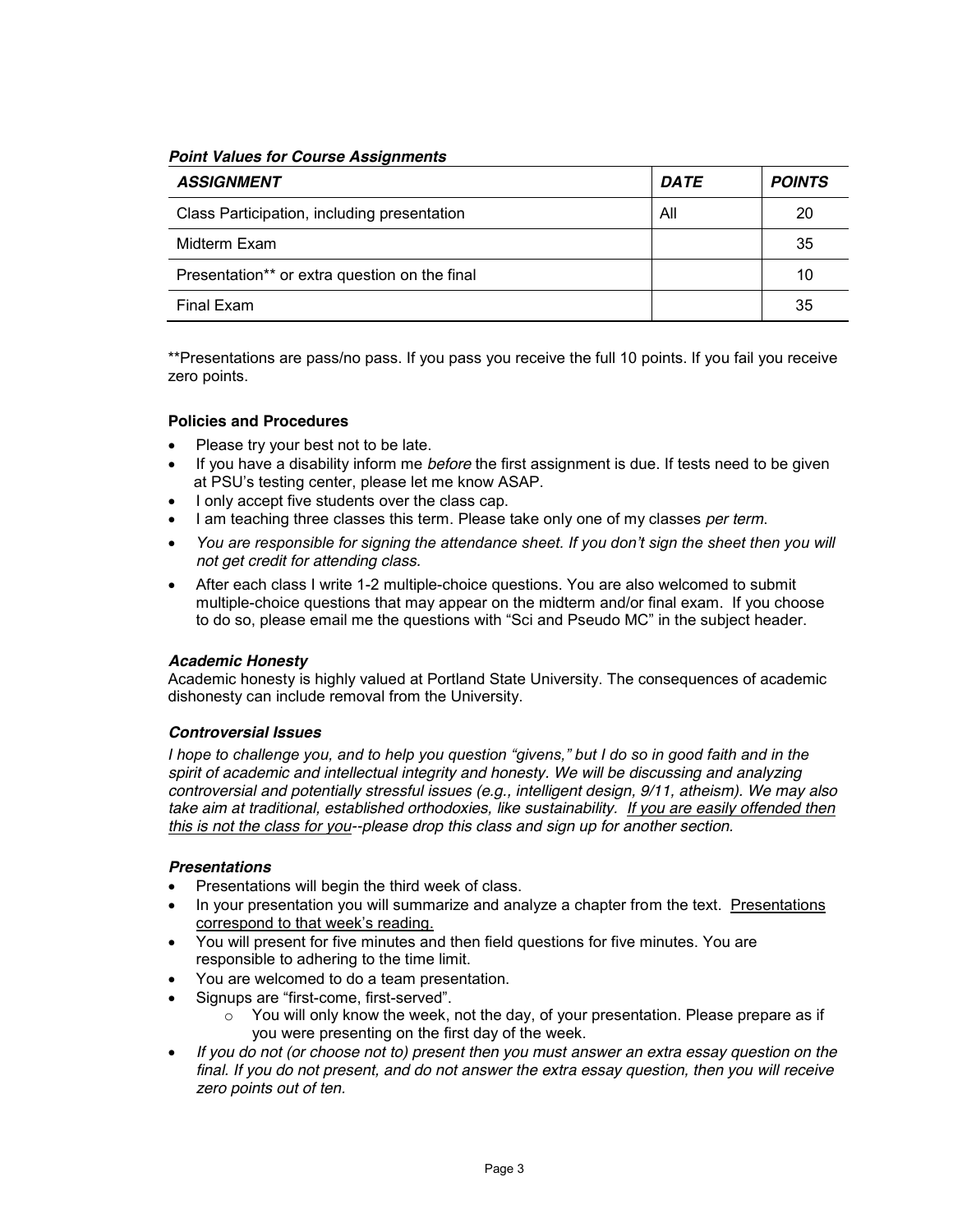• During our 10-minute break, please get set up (including loading onto the computer what you need) so that when we come back from break we can begin immediately.

# **WEEKS, DATES, PRESENTATION TOPICS\***

|         | <b>Presentations and Weekly Readings</b> |
|---------|------------------------------------------|
| Week 1  | No Presentations                         |
| Week 2  | No Presentations                         |
| Week 3  | A-C                                      |
| Week 4  | D-F                                      |
| Week 5  | G-I                                      |
| Week 6  | J-L                                      |
| Week 7  | M-N                                      |
| Week 8  | $O-P$                                    |
| Week 9  | $Q-S$                                    |
| Week 10 | $T-Z$                                    |

\*All letters refer to The Skeptics Dictionary, Topical Index: Junk Science and Pseudoscience. Available:<http://www.skepdic.com/tijunk.html>

#### **WEEK 1**

*Introduction*  Psychic Intro Syllabus review  $\overline{W}$ hat's the harm?

#### ASSIGNMENT:

- Buy and bring in a 2-gig thumb drive to the second and third classes.  $\circ$  If you have a laptop please bring it to the second and third class.
- Read:<http://www.skepdic.com/pseudosc.html>
	- $\circ$  On the thumb drive as "pseudoscience defined" (not formatted)
- $\bullet$  Read the syllabus very carefully.

# **WEEK 2**

Reasons, Belief and Evidence (time permitting) David Blaine TED talk The Scientific Method Designing Studies Doxastic volunteerism Million Dollar Video Series (on the thumb drive)

#### ASSIGNMENT:

- Skim<http://www.skepdic.com/tijunk.html>
- **•** Presentation signups
	- $\circ$  **Presentations must match the week's reading, e.g., if you present next week you need to present on one subject in A-C**
- Read doxastic volunteerism.pdf on your thumb drive
	- o Suggested reading: doxastic volunteerism 2.doc on your thumb drive

# **WEEK 3**

Continue from last week (focus on Designing Studies and the Scientific Method) Psychic trick: blindfolding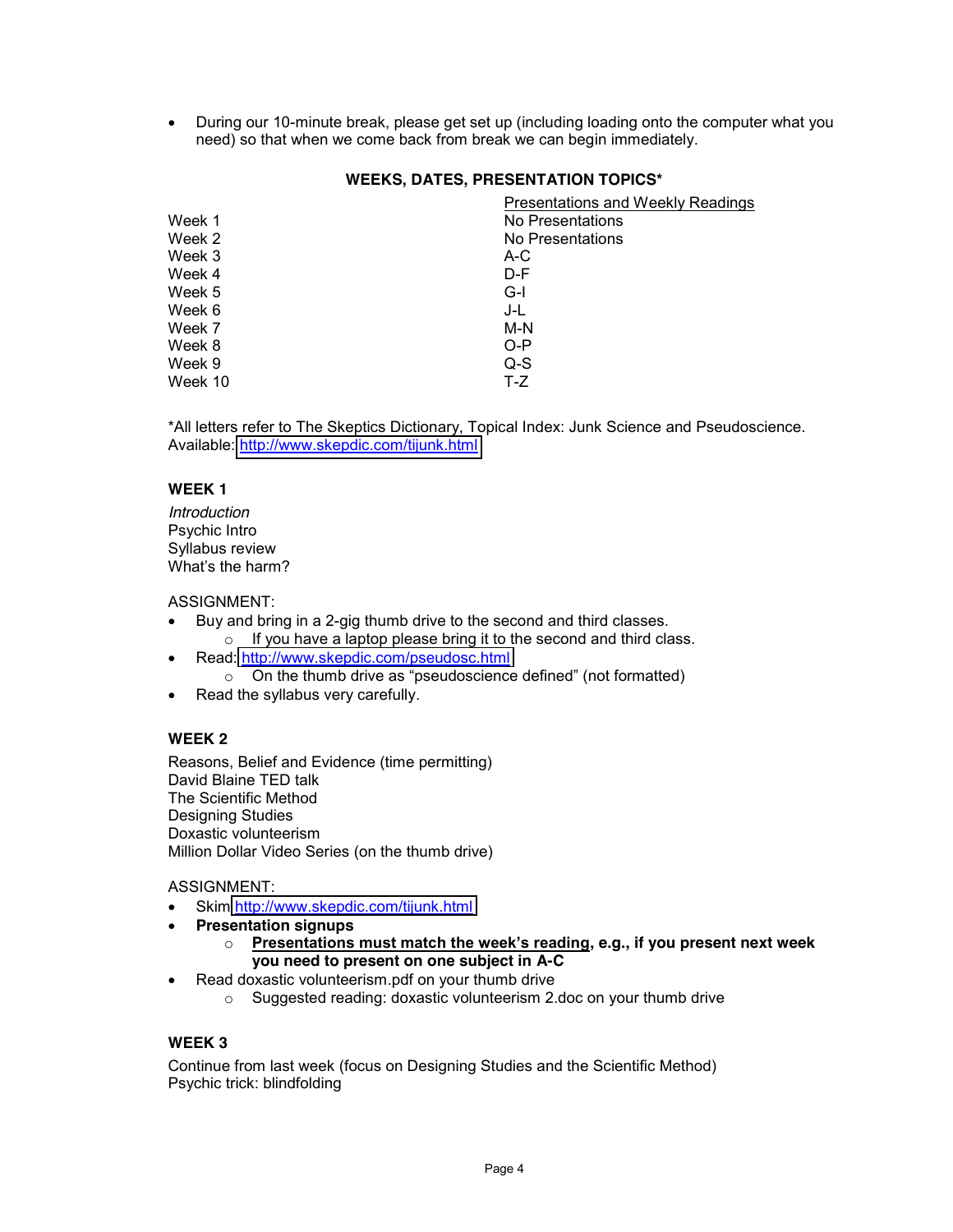ASSIGNMENT:

#### **•** Presentations begin

# **WEEK 4**

Continue from Week 2 Derren Brown: The Science of Scams The biological basis of belief

Pinker, "The Moral Instinct" (TED talk, time permitting) Dawkins, "The Enemies of Reason" (and/or "'Queer' Universe" TED talk, time permitting) Shermer, "Why People Believe Weird Things" TED talk Diane Benscoter TED talk (time permitting)

(Optional) If you want to learn how to do the psychic trick of seeing through a blindfold, please bring in something to cover your eyes, a scissors and sticky (non-electrical) tape.

(Time Permitting: Daniel Dennett on consciousness, Jim Fallon on murderers, Wade Davis "The Worldwide Web of Belief and Ritual")

# **WEEK 5**

Michael Specter TED talk Kuhn and Feyerabend Looch (time permitting) Exam review Exam (second class of the week)

ASSIGNMENT:

- Read<http://plato.stanford.edu/entries/thomas-kuhn/> and <http://plato.stanford.edu/entries/incommensurability/>
- Bring specific questions to the exam review

#### **WEEK 6**

David Deutsch TED talk Beau Lotto TED talk (optional) Sam Harris TED talk (Can Science Determine Human Values?) Al Seckel TED talk (optional)

#### ASSIGNMENT:

Watch this video in its entirety: [http://fora.tv/2010/11/10/Sam\\_Harris\\_Can\\_Science\\_Determine\\_Human\\_Values](http://fora.tv/2010/11/10/Sam_Harris_Can_Science_Determine_Human_Values)

#### **WEEK 7**

The Amazing Randi "Gazing" Martial Arts guest lecture (date subject to change)

# **WEEK 8**

God, faith, religion, critical thinking and pseudoscience Ray Comfort and Bananas Scientology (time permitting) Faith Healing Faith Dan Dennett and "Belief in Belief"